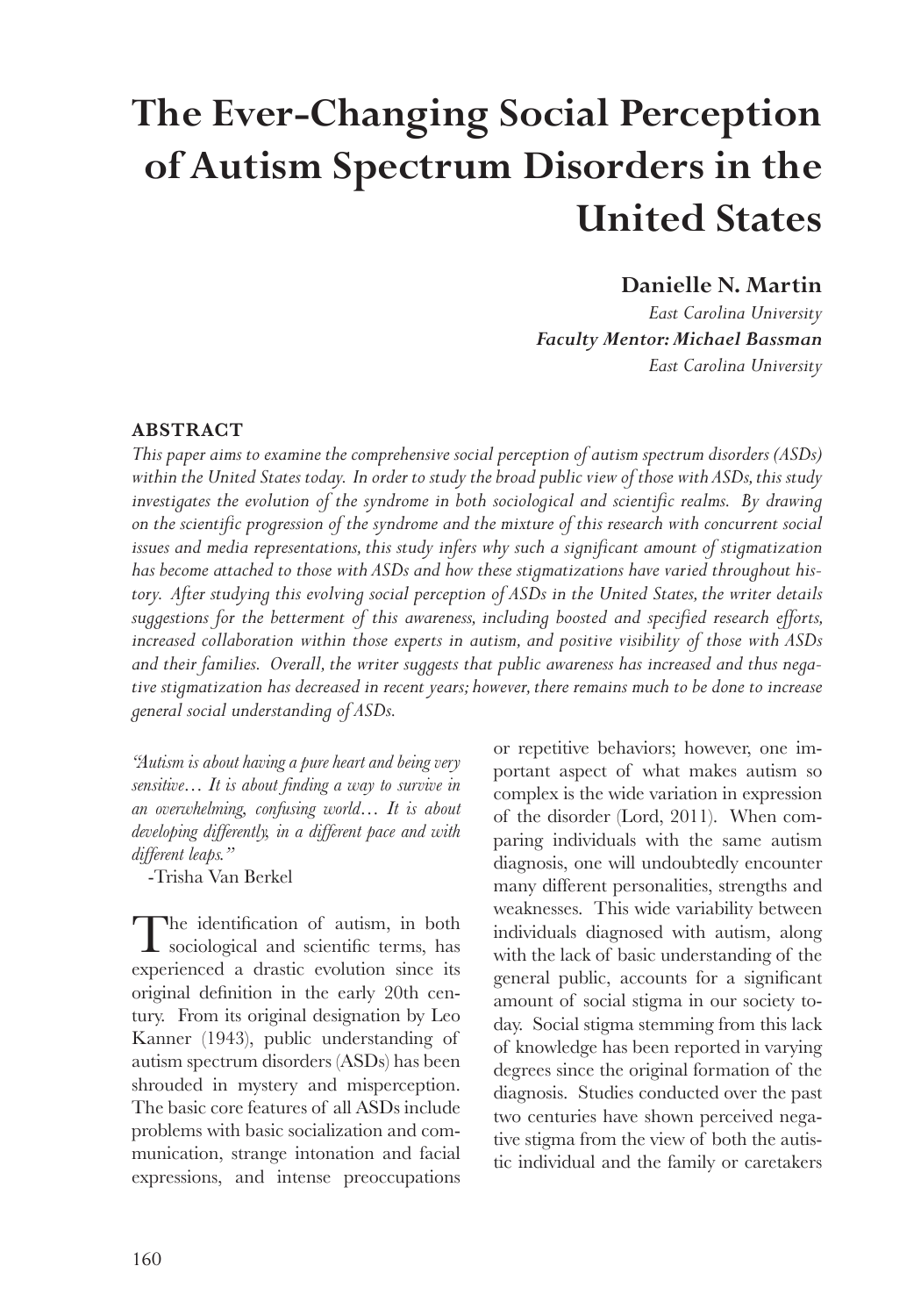behind that individual. Concurrent with these studies on perceived stigma have also been studies on public knowledge, media representations and medical classifications. In order to understand the evolution of autism in both scientific and sociological terms, one must condense this vast amount of knowledge into one general public perception.

This body of work will aim to bring to light many of the social misconceptions tied to ASDs in the United States today, in an effort to boost understanding and evaluate the reasons for this stigmatization. Herein, the reader will find a detailed history of the scientific understanding of ASDs, ending with a description of what science now understands autism to be. Next, the reader will be introduced to current issues in social perception and the history behind this medical and social disconnect. Finally, the writer will conclude with personal suggestions.

### **LITERATURE REVIEW**

#### **Scientific Evolution**

While the syndrome of autism was surely existent prior to its official characterization, it was not until 1912 that Swiss psychiatrist Eugen Bleuler first used the term "autistic" to describe social withdrawal observed in schizophrenic adults (Happé, 1995). In the 1912 issue of the American Journal of Insanity, Bleuler falsely described autism as another form of schizophrenia; however, his description of these individuals did somewhat mirror modern descriptions of individuals with an ASD (Syriopoulou-Deli, 2010). It was not until a 1943 edition of the journal The Nervous Child that child psychologist Leo Kanner presented his complete definition of autism as a unique disorder under his label of "early infantile autism." Kanner's 1943 paper, entitled "Autistic Disturbances of Affective Contact",

aimed to characterize a set of similarlydisplayed features observed in a study of eleven children. In each of these children, Kanner detected strong cognitive ability with concurrent severe social interaction difficulties, limitations in spontaneity, belated echolalia, hypersensitivity to stimuli, excellent rote memory, and a difficulty processing or adapting to change manifesting in an obsession for sameness. In his later publications, Kanner would go on to say that he perceived only two of these observed features as necessary and sufficient for the diagnosis of autism: extreme isolation and obsession on the preservation of sameness. One specifically crucial discovery by Kanner was that of the autism spectrum, or the concept that autism varied significantly between and within diagnosed individuals. He noted in his samples that ASDs were manifested in extremely varying fashions between individuals, with no two individuals expressing identical developmental strengths and weaknesses. Kanner also described how autism as a condition continued to evolve throughout the lifetime of each individual (Happé, 1995). While Kanner was the first to describe autism as an independent disorder, it has been found subsequently that his definition was still limited and thus insufficient.

Following this definition by Kanner came a flood of new research on the autism spectrum. In 1944, only one year after the original definition of the disorder, Hans Asperger published his work on childhood "autistic psychopathy"; however, this work would not become well known until its translation into English in 1997 (Syriopoulou-Deli, 2010). In a fashion similar to Kanner, Asperger described severe social withdrawal, obsession with routine or sameness, and individualized interests which often became additional obsessions. In comparison to the previous subjects studied by Kanner, however, these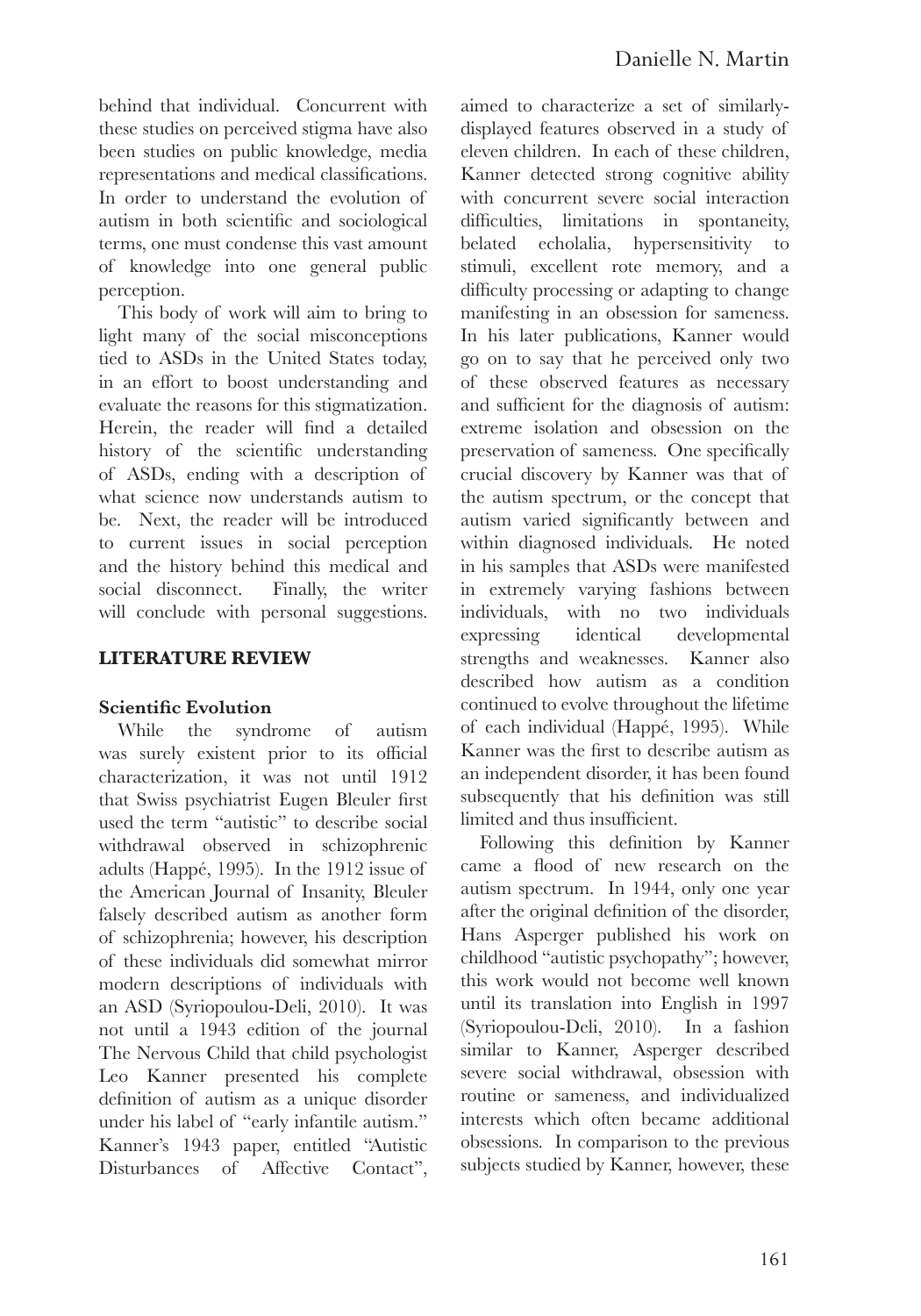new participants expressed significantly better socialization and communication skills. Asperger's Syndrome—as the term was defined by Lorna Wing in 1981 could then be employed to describe those who existed on the high-performing end of the spectrum, and whose difficulties were less severe than those with the straight diagnosis of autism (Happé, 1995). Since its introduction, guidelines concerning an Asperger's diagnosis have been constantly challenged, with correct categorization as the main point of consternation (Syriopoulou-Deli, 2010). With this further categorization of individuals, understanding of autism was made both more complete and more complex.

It was in later papers of 1956 and 1967 that prominent educator and psychiatrist Bruno Bettelheim, in an attempt to explain away the confusion enshrouding ASDs, introduced his "refrigerator mother" theory. This theory, which was discredited following later scientific study, hypothesized that autism in children was developed as a response to a dangerous and unloving environment created specifically by the child's mother. He described these children as "solipsistic as infants in their contact with reality," and in his view this condition was solely a psychological issue that could be reversed with intense therapy for both mother and child. This hypothesis was officially discredited after the medical field as a whole shifted from pure psychological review to more biologically-based psychological studies of autism; however, following this shift, society as a whole has continued to struggle with the concept of autism as a purely medical condition (Syriopoulou-Deli, 2010). Bettelheim's original studies introduced a great deal of misunderstanding into the public eye, as well as confusion about the causes and foundations of autism.

A significant increase in biologicallybased studies attempting to find the

genetic, neurological or environmental basis of autism was seen after this post-Bettelheim shift in the late 20th century; however, the uncertainty surrounding this biological basis caused a definite split in the scientific community of the time. The influential study by Folstein and Rutter, published in 1977, first introduced autism as a specifically genetically-based disorder. Following studies by Rutter and Schopler, published in 1986, looked further into the frequency of the fragile X syndrome in autistic individuals, which is an abnormality in the X chromosome that largely affects males. In 1987, Karandanos examined the idea that autism and mental deficiency were not synonymous, and are caused by different neuropathological issues. Discerning this biological basis, however, has always been difficult, as ASDs vary so significantly between individuals. Darby (1976) and Williams (1980) addressed the issue of secondary complications and were unable to provide a sufficient biological explanation (Syriopoulou-Deli, 2010). While the search for a biological basis of ASDs has continued on to the present, research findings are both convoluted and insufficient.

 While the search for a sufficient biological explanation has yet to come to fruition, this multitude of studies has led to a betteraccepted and more complete definition of ASDs. Increased understanding has encouraged a transition from perceiving those with autism as mentally ill or dangerous to viewing them as special-needs individuals. It is now generally understood in the scientific community that autism is not a medical issue that may be cured; rather, it is a disorder marked by display of certain social characteristics. The establishment of this strong research base has also helped to create a set of criteria for the diagnosis of autism. Through statistical-epidemiological research, Lorna Wing and Judith Gould (1979,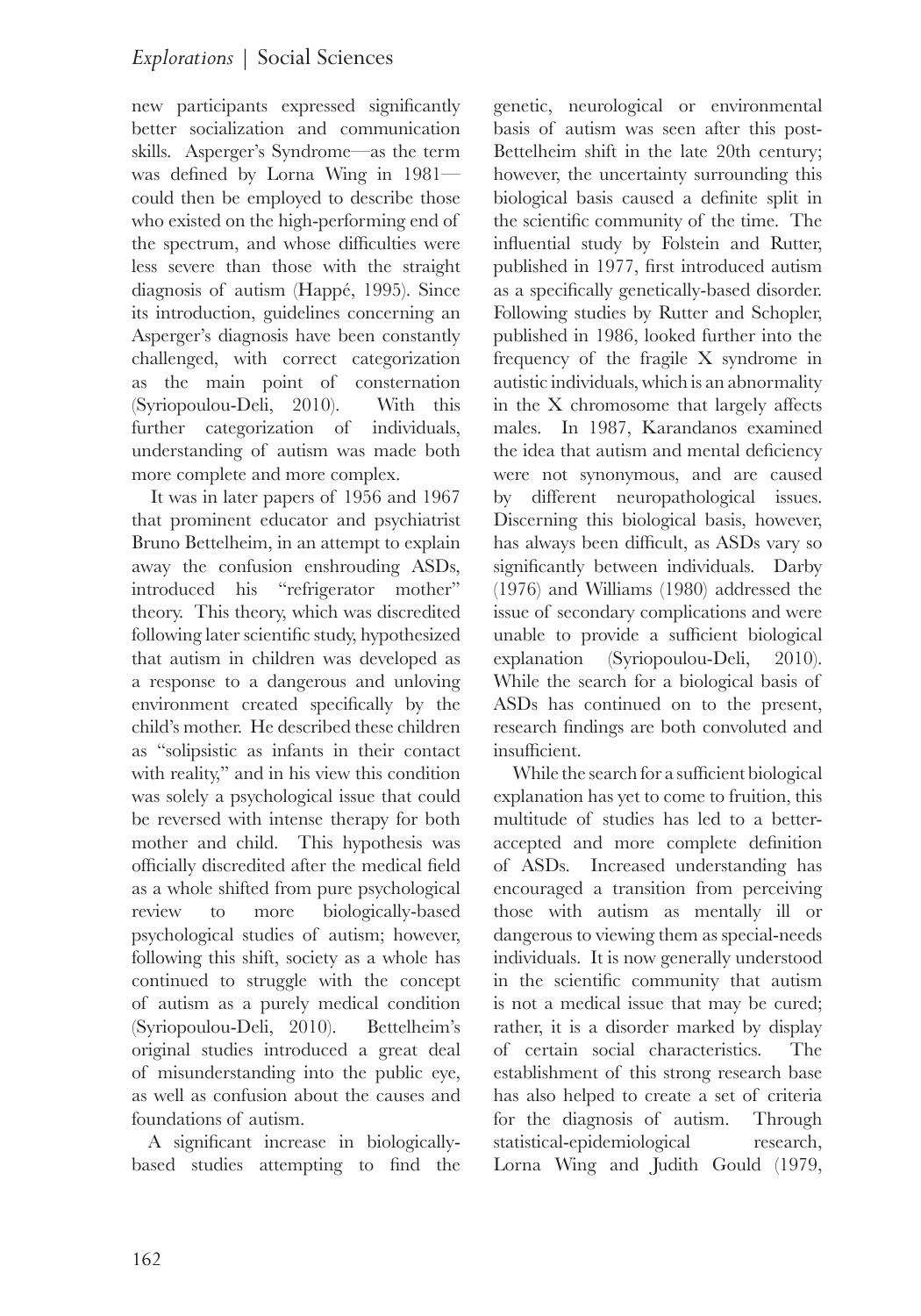1996) defined the basis of autism as "an obvious divergence from the expected socially correct behavior, independent of their mental and cognitive status." In an evolution from Kanner's earlier statements, Wing and Gould also introduced the idea of an "autistic continuum" that remains the accepted theory (Syriopoulou-Deli, 2010). These ideas remain the basis for autism identification and diagnosis.

Through this body of study, the current criteria for the evaluation and diagnosis of autism have been detailed. Generally known as Wing's triad of impairments, three fundamental impairments exist at different stages of development that are necessary and sufficient for an ASD diagnosis. These three impairments lie in the areas of social interaction, imagination and communication. It is extremely common for individuals to display some sort of repetitive behavior pattern in addition to these three impairments; however, this behavior is not necessary in order to classify an individual as autistic. It is now widely understood that each individual is affected differently by autism; some may experience learning disabilities, while approximately 10% develop savant skills in specific areas. Other secondary characteristics include language difficulties, issues with motor skills, abnormal physical development or function, inappropriate emotional reactions, and hypersensitivity to sensory stimuli. It is also common for autism to co-occur with a variety of other disorders including epilepsy, attention deficit disorder and Down syndrome (Bogdashina, 2006). At this time, there are two internationallyemployed and standardized diagnostic tools: the World Health Organization's International Classification of Diseases, 10th edition (ICD-10) and the American Psychiatric Association's Diagnostic and Statistical Manual of Mental Disorders, 5th edition (DSM-V). These standardized diagnostic tools, in conjunction with an

increased understanding of what autism is and is not, have allowed for significant recent progress in the autistic community; however, stigma toward these individuals in the United States has far from disappeared (Bogdashina, 2006).

#### **Social Evolution**

 The steady scientific evolution of ASDs has been paralleled with a simultaneous evolution in social perception and stigmatization. Stigmatized persons, as defined in 2009 by Oren Shtayermman, are those "who possess a quality that others perceive as negative, unfavorable, or in some way unacceptable." Stigmatization of those with developmental disabilities has always been common, as it is human nature to judge those who are noticeably different, with severity of this judgment and stigmatization typically increasing with severity of the condition (Shtayermman, 2009). Since the original definition of ASDs, those on the spectrum and their families have been have been challenged by stereotypes. The numerous reasons for this associated stigma include the individualized nature of the syndrome, the associated different speech and actions, and the lack of understanding in its physical basis. This stigmatization is made worse due to the inability of many autistic individuals to express their thoughts or emotions to neurotypicals.

 A dramatic evolution in social perception may be seen while studying the history of autism study in the United States; however, there exists a common thread of social challenges that have been reported by autistic individuals of all ages at all points in history. The most prominent of these common experiences is arguably the recognized extreme feelings of isolation extending from childhood to adulthood, with many individuals reporting increased feelings of isolation as they grew older due to increased self-awareness and installment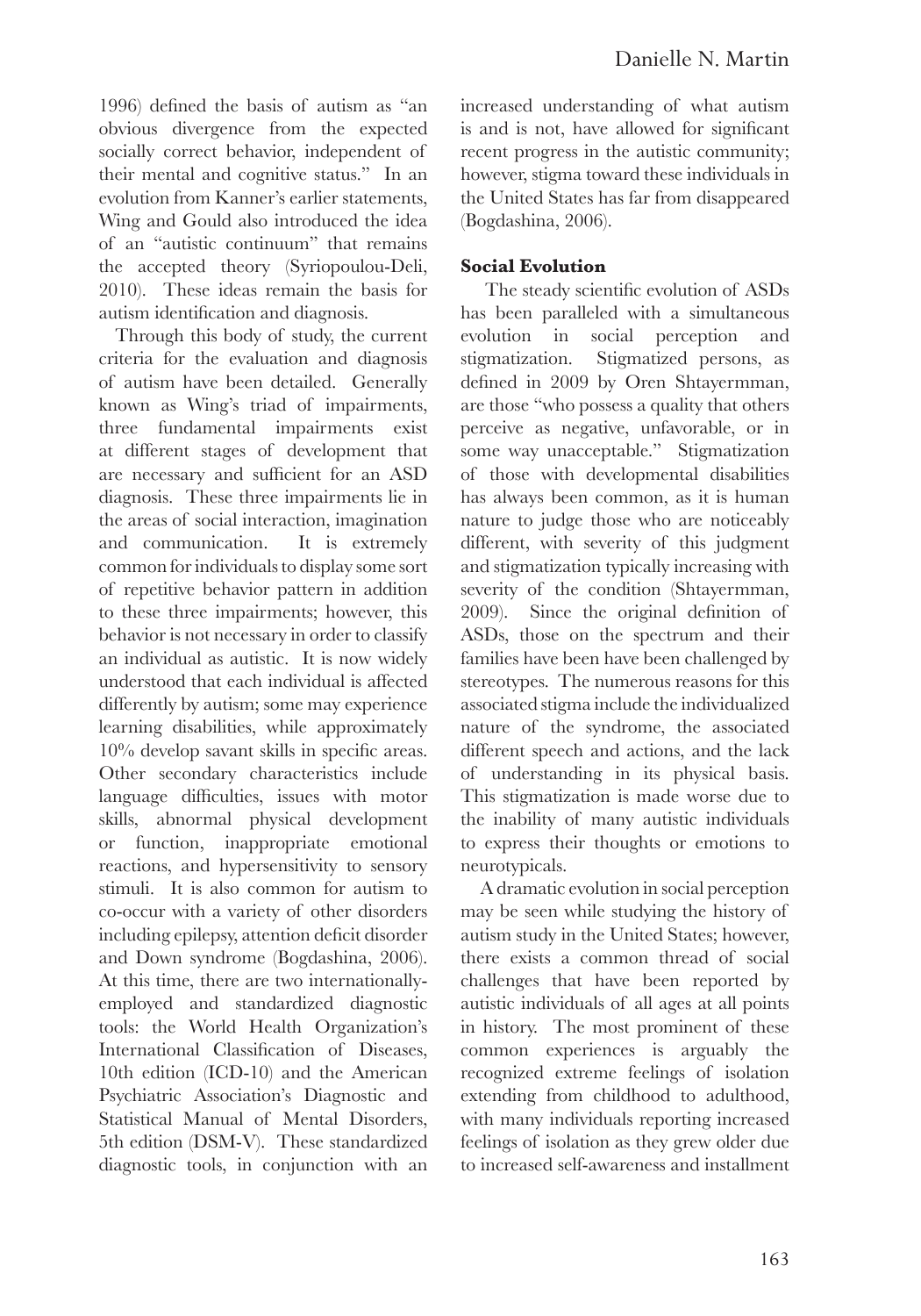of stigma in the minds of peers. The reactions to these feelings of isolation understandably vary widely between individuals, with some attempting to accept these feelings of loneliness and others attempting to improve relationships with their peers. Again, it may be seen that the amount of improvement on these existing relationships will vary significantly from case to case, depending on a wide range of factors such as environment, intensity of impairment, and personality of the autistic individual (Müller, Schuler, & Yates, 2008). These feelings of isolation are also intrinsically connected to the amount of stigmatization that an autistic individual receives from those in the surrounding environment. Studies have shown that sense of stigmatization felt by those with an ASD is directly linked to their self-esteem, as those who perceive a greater amount of stigmatization have lower self-esteem (Shtayermman, 2009). One suggestion for this relationship was presented by Martz in 2004, who hypothesized that those with developmental disabilities such as an ASD may internalize outside stigmas placed upon them by peers (Shtayermman, 2009). Combating these feelings of isolation and stigmatization is an extremely difficult challenge for many on the spectrum, as they are also faced with a multitude of additional impairments which act as an unlimited source of personal challenges.

Subsets of autistic individuals have reported additional personal challenges including, but not limited to: difficulty initiating and maintaining communication, issues building relationships, and combating the preconceived notions of peers. Communication is, on a very basic level, an aspect of daily life that many neurotypical individuals take for granted; however, it is a point of constant consternation for those with an ASD. Difficulty initiating conversation is often reported as the most difficult aspect of

communication, as autistic individuals often either lack the understanding of how to initiate conversation or the selfconfidence to approach a communicative situation. Continuing communication after initiation is similarly difficult, as participating in unstructured dialogue and understanding the implicit meanings behind verbal messages can be extremely confusing. In addition to the basic lack of understanding, communicating is made more difficult when one includes the more subtle behaviors that are involved in communication as well. These subtle behaviors include facial expressions, hand gestures, and tone of voice (Müller, Schuler, & Yates, 2008). All of these factors together create an outline for conversation that is infinitely more complicated than it may seem to a neurotypical individual.

These feelings of isolation, intensified by the described communication barriers, create an understandable longing for intimacy in many autistic individuals; however, this intimacy is again difficult to build and maintain. While it is often the wish of an autistic individual to become more emotionally and physically connected with another person, the basic limits of his/her own tolerance for emotional probing and physical touch become a fundamental problem. Then, it may be understood that it becomes important to develop relationships that are fulfilling yet still leave a significant amount of personal space—both physically and emotionally (Müller, Schuler, & Yates, 2008). Through these results by autistic individuals, a sense of severe loneliness and struggle may be felt, because of this difficulty in emotional connection.

The intensity of these social challenges, both individually and holistically, is determined in a large part by the environment and individuals that an autistic individual encounters on a daily basis. In considering what creates this complete and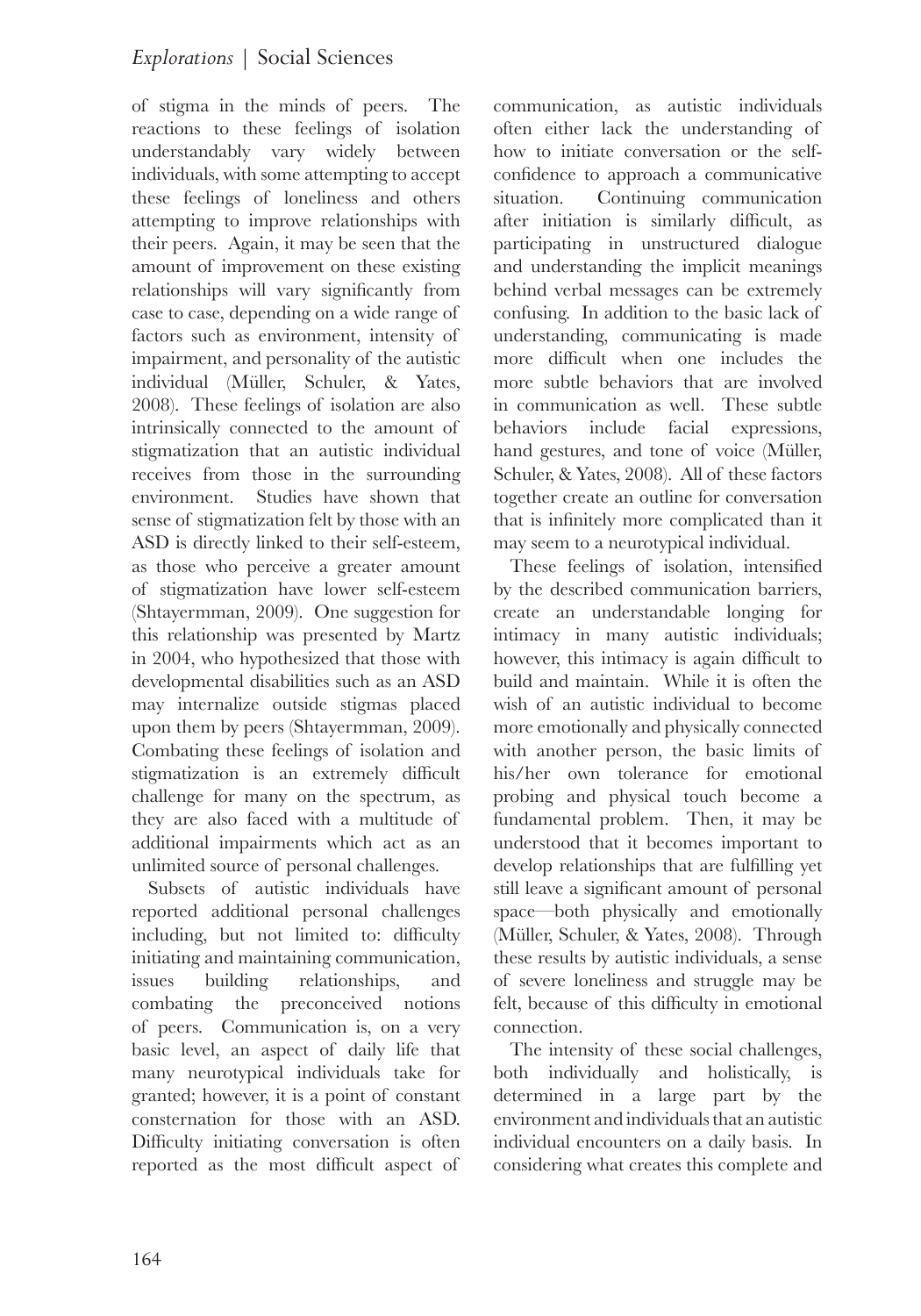immersive social environment, one must consider the understanding of ASDs that permeates throughout that environment and the preconceived notions or stigmatizations that combat comprehension of new education or research. All of these factors together create a social perception of autism that is undeniably communitybased yet varies widely between individuals. In order to understand the current social perception of ASDs in the United States as a whole, one must first examine the history and evolution of autism-based stigma.

The association of negative stigmatization with ASDs began with Eugene Bleuler's use of the word "autistic" to describe social withdrawal in schizophrenic patients. This original terminology assigned a decidedly negative connotation to the word. Reuse of the term by Kanner and Asperger roughly thirty years later to describe a completely new syndrome encouraged this negative connotation to transfer more generally to all of those individuals with an ASD. Introducing this new syndrome as almost an outcropping of schizophrenia, a disorder that is so negatively perceived in the public eye, set those with autism at an immediate social disadvantage. A large dose of public intrigue was added with the subsequent confusion concerning nearly every aspect of ASDs. Together, these two factors have provided a basis for public confusion and creation of an overall negative social perception of autism.

Following the original classification of autism as an individual disorder by Kanner in his landmark paper of 1943, a wide range of theories concerning the basis of autism were expressed. Initial research was based in the field of psychology, and focused specifically on identifying the basic cause of the syndrome in order to isolate means of prevention, early identification, and continuing treatment (Syriopoulou-Deli, 2010). As the condition was initially considered to be founded in the psychological rather than physical realm, it can be understood that Bruno Bettelheim was the first individual to propose a possible basis for the syndrome. Bettelheim introduced the psychogenic myth, which suggested that the "refrigerator mother" was the cause of autism. His refrigerator mother theory suggested that autism in children was simply a maladaptive response to a hostile and unloving environment created by the child's parents, with more emphasis placed on the parenting styles of the mother. In Bettelheim's view, the mother was herself in need of severe psychological treatment, and in many cases the child was removed from the mother's care. While this theory has since been discredited, the ideals associated with the psychogenic myth remain a challenge to the families of autistic individuals today. In addition, it may be seen in parts of Europe that this belief holds precedence over more recent scientific advances (Happé, 1995). It may be initially difficult to understand how this suggestion could be so widely accepted in the scientific and public realms; however, when one considers the social challenges of the time, it is much more easily understood. At this point in history, the United States was in an extreme transition point following World War II. During this time, women in some regions were integrated into the work force for the first time in United States history, and this shift was cause for strong opposition by more conservative individuals (Syriopoulou-Deli, 2010). This opposition made acceptance of the refrigerator mother theory more understandable. Here, one may witness the first example of how broad social perception of autism in the United States was undeniably influenced by the environment of the time.

In following years, a shift from Bettelheim's refrigerator mother theory was seen along with a simultaneous shift in the scientific realm as a whole. During this time, the study of autism progressed from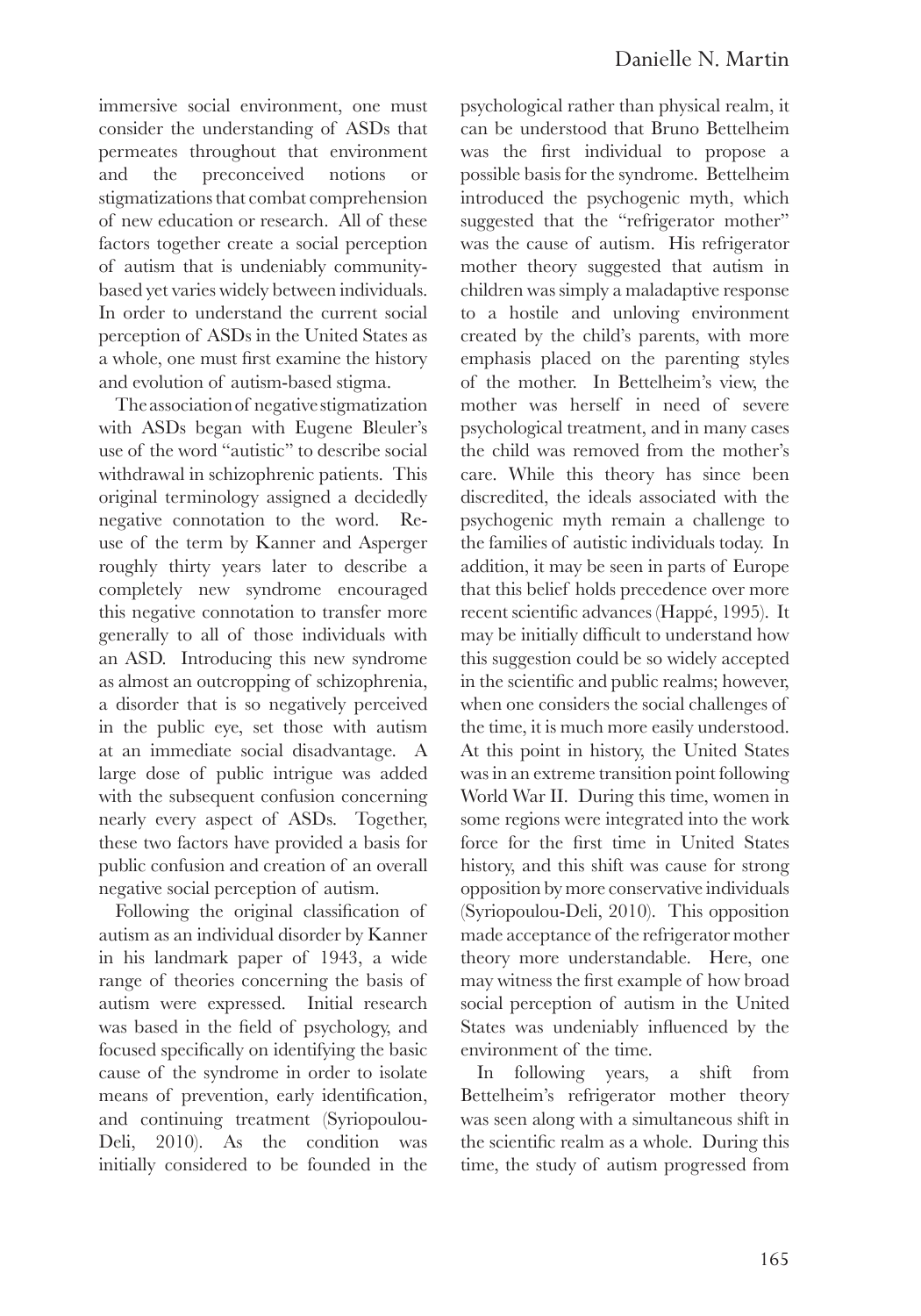a hypothetically psychologically-based syndrome to one with a both biological and environmental basis. Since the midtwentieth century, a significant increase in these biologically-based studies has been observed; however, doubts remained that autism could be considered solely biologically-based. The search for a biological basis has become seemingly more convoluted over time and remains to be elucidated. Simply identifying the condition was difficult in itself, as there are significant variations between the type and intensity of impairments in autistic individuals (Syriopoulou-Deli, 2010). This continuing amount of doubt, paired with the inability of the scientific community to define a biological basis for the condition, has fueled a significant amount of media attention and public bewilderment.

Media portrayal of ASDs is an extremely important facet to consider when attempting to define public perception of those with autism. The original media tropes created during the time of Bettelheim's dominance have persisted despite the increase in overall understanding. This shift is due to the persistent flux of media attention that is largely created by people who are themselves neurotypical. According to the 2011 study by Sarrett, media attention throughout the years has consistently focused on the fragmentation and imprisonment of autistic individuals, specifically autistic children. These themes have worked to introduce an additional level of mystery into the public eye, along with a sense of sadness for the fragmented human being. Undoubtedly, this media attention both creates new stereotypes and reinforces existing ones in the realm of the general public. Thus, the media impacts how the public interacts with those who are diagnosed with a disability such as an ASD. The theme of fragmentation is apparent within media representations on a variety of levels. In the most apparent sense, the autistic individual is often represented as being somehow "less than whole" with a fragmented mental health and personality. On a more obtuse level, autism is represented as something that will fragment a family and even the surrounding community. More recent studies on autistic families have reinforced these ideas, as they have shown high divorce rates and familial stress in families with one or more autistic child. Fragmentation themes originated during the time of Bettelheim and the psychogenic myth, when those experts on autism believed that autistic people were somehow broken or fragmented due to their condition (Sarrett, 2011). The theme of imprisonment of the autistic individual has also been commonly presented to the public. In this view, it is generally believed that a normal, neurotypical person is somehow trapped in an autistic shell of a body. Many of these depictions instill in viewers an urgent need to assist with releasing the individual from the confines of autism. This idea is intensified by an additional commonly-seen media trope of utter unawareness of self and others in the autistic person (Sarrett, 2011). Most recently, the media emphasis has been placed on the rise in rates of autism diagnoses and the idea of a possible autism "epidemic". Again, it may be seen that the media attempts to highlight the most publicly enticing details or concepts behind ASDs (Sarrett, 2011). With this relatively prominent idea of an autism epidemic paired with a lack of education concerning the syndrome throughout the general public, it is understandable that the negative connotations and social stigmatizations associated with autism persist in today's society.

#### **Discussion**

After understanding the history behind the scientific and social evolution of autism as an independent syndrome, one begins to see that there may be ways to foster a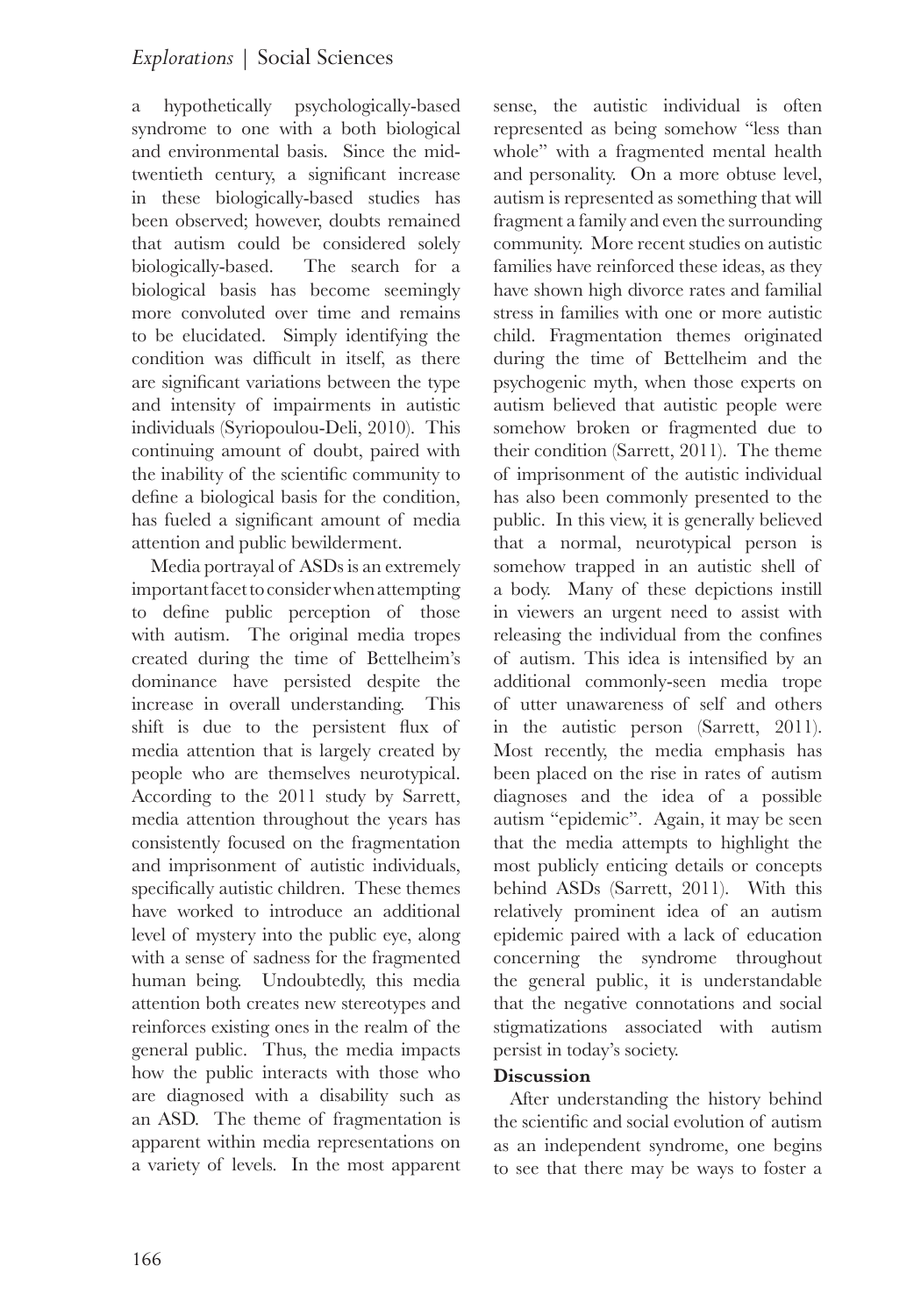more tolerant and open understanding of those with autism in the United States today. A first step would include successful management of the syndrome. In order to ensure the successful treatment of an ASD, and to provide the best quality of life possible, a collaborative effort between all components of the health care team is essential. This collaborative effort should include clinicians, teachers, school workers, agents from outside support groups or foundations, the family, and the autistic individuals themselves (Quirantes, 2009). It is only through a strong and dynamic support system such as this that an autistic individual may truly strive in today's world. This open support and communication between all members also fosters a caring sentiment that promotes patience and adaptability in the team members. A willingness to adapt to the needs of each individual autistic child or adult is essential for those who wish to work with them, as the needs and personality of each autistic individual vary so significantly.

As research continues to move forward, it is equally important that a collaborative relationship is fostered between clinicians and researchers. Improvements must be made in each of these individual fields if significant future advances are to be made. Within the field of scientific research, specifically epidemiological studies, researchers should be pushed to identify social biases that could impact the population study samples, and to question how many children remain undiagnosed within each community. Researchers should also aim to study the syndrome across a range of communities and cultures, as comparative social bias and diagnoses range significantly (Lord, 2011). On a clinical level, education levels must be boosted in all health care providers concerning mental disabilities such as ASDs. Large organizations such as Autism Speaks and the Autism Society have worked to increase awareness for many years; however, the knowledge-base on ASDs in health care providers remains very low (Quirantes, 2009). While it is important for these health care providers to continue education on the general premises of autism, the application of this knowledge is arguably more important; therefore, it may also be concluded that methods of screening and treating autism should be improved as well. According to the American Academy of Pediatrics, it is important that children are screened for autism frequently and at a young age, so that children may begin to receive intervention services ideally before the age of 3 (Warren et al., 2011). In order to promote this early childhood screening, the American Academy of Pediatrics developed several new strategies for the identification of autistic children by pediatricians (Johnson & Myers, 2007). Within these strategies, it was suggested that once a child had been identified as at-risk for developing an ASD, a formal screening tool such as CHAT (Checklist for Autism in Toddlers), ITC (Infant-Toddler Checklist) or M-CHAT (Modified Checklist for Autism in Toddlers) should be employed. Without formal screening tools such as these, physicians are forced to rely solely on clinical impressions and have a much higher chance of misdiagnosis; however, it remains that only approximately 8% of pediatricians screen for ASDs on a regular basis (Quirantes, 2009). Another significant challenge for health care providers is diagnosing ASDs in children from ethnic minority groups, specifically those whose primary language is different from that of the physician. This difficulty is reflected in the current under-representation of minorities in mental health facilities and other support organizations. These low diagnostic rates in minorities are possibly due to actual lower rates of ASDs; however, studies have shown that this discrepancy is more likely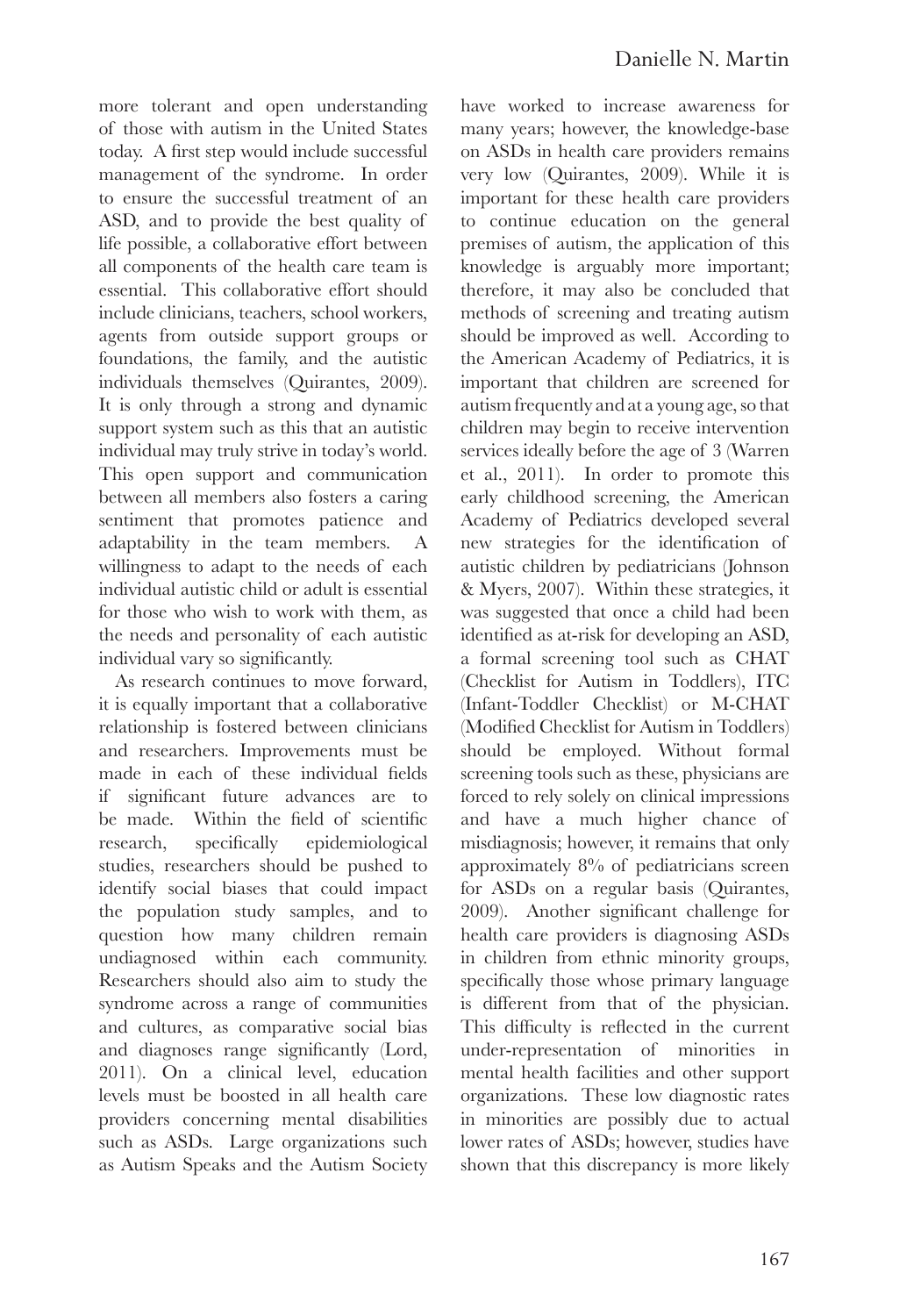due to the failure of physicians to generate a correct diagnosis. Forming an adequate clinical judgment on children from many ethnic minorities may prove difficult to many physicians, due to discrepancies in familial background or socio-economic status. Due to this mutual lack of understanding and communication, it has been seen that physicians are less likely to screen for ASDs in children from certain minority groups (Begeer et al., 2009). By increasing the rates of appropriate diagnosis through adequate usage of diagnostic tools, quality of care for autistic individuals may be significantly increased and more accurate rates of autism within communities determined (Quirantes, 2009). In this consideration, health care providers must take on the role of both advocate and support system.

While the importance of increased communication, more comprehensive research aims, and improved physician care should not be undersold, many consider the evolution of better social perception for autistic individuals the most important future progression. The social image of autism has improved dramatically since the creation of groups such as the US Autism and Asperger Association, National Autism Association, Autism Society, and Autism Speaks. These groups have worked to support ongoing scientific and sociological research, provide resources for health care providers and caregivers, and strive for an increase in overall quality of life for autistic individuals. Support services such as these have also played an important role in educating the general public on the intricacies of autism, and therefore in improving the general image of autism in the eye of society. Even more importantly, these groups have provided a safe outlet for the mixing of autistic individuals and their caregivers, which has prompted a significant increase in the numbers of autistic individuals speaking out to the public. The importance of this increase in autistic voices cannot be stressed enough, as they are truly the key to understanding the needs and emotions associated with ASDs. These public statements given by autistic individuals and their families work to counteract the current stigmatization and negative social perception that are so prominent in the United States today (Müller, Schuler, & Yates, 2008). Open narratives of life with autism are often particularly informative and communicative, as they present a comprehensive new perspective and challenge the reader to forgo pervious assumptions created by misunderstanding or media representations. This open communication stream flowing from many autistic individuals continues to be challenged by the silence of those that cannot or will not communicate, as this inconsistency brings questions about the generalizability of these autistic narratives; however, these new publications have driven the media to portray ASDs in a different light, as it presents a new face of autism to the general public (Sarrett, 2011). From the aforementioned statements, it may be suggested that an even further increase in autistic accounts is critical for the continued improvement of social perception of autism in the United States.

# **CONCLUSIONS**

After considering the body of work that displays a history of misrepresentation and confusion regarding autism, one may easily understand the reasons behind the negative social perception which enshrouds the syndrome today; however, movement toward a more positive view is both tangible and promising. After decades of confusion concerning the origin of ASDs—be it biological, psychological or environmental—the American public has been concurrently intrigued and baffled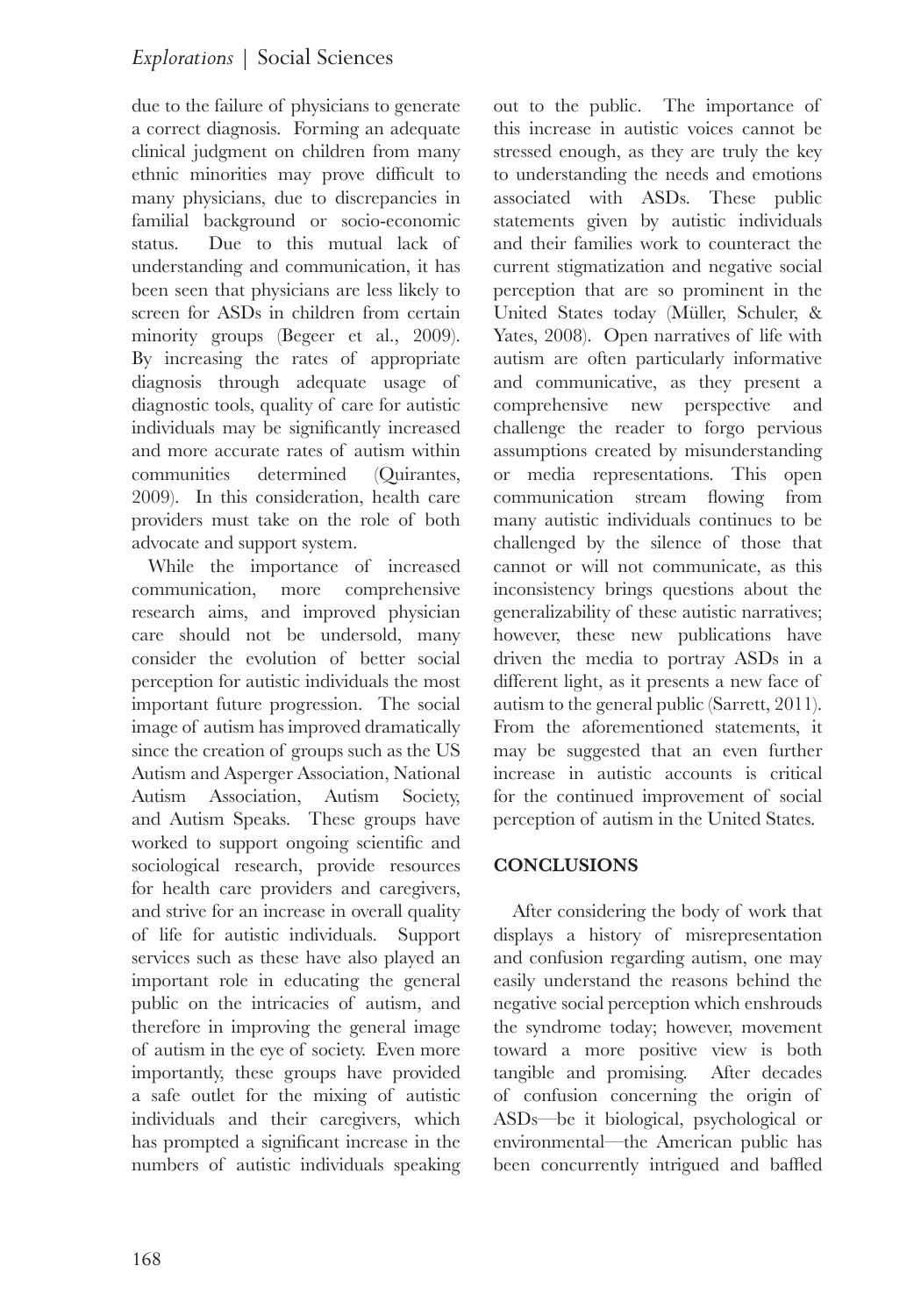by the condition; however, recent scientific breakthroughs paired with an increase in autistic voices has worked to combat this bafflement. While a significant amount of public relations work remains to be done, and many improvements are needed in all aspect of autistic care and treatment, it may be suggested that the social perception

of autism has improved significantly since Kanner's 1943 description and Bettelheim's following theories. This research suggests that this boost in understanding and social awareness should continue to improve with greater public understanding of ASDs and continuing research to elucidate the foundations of the disorder.